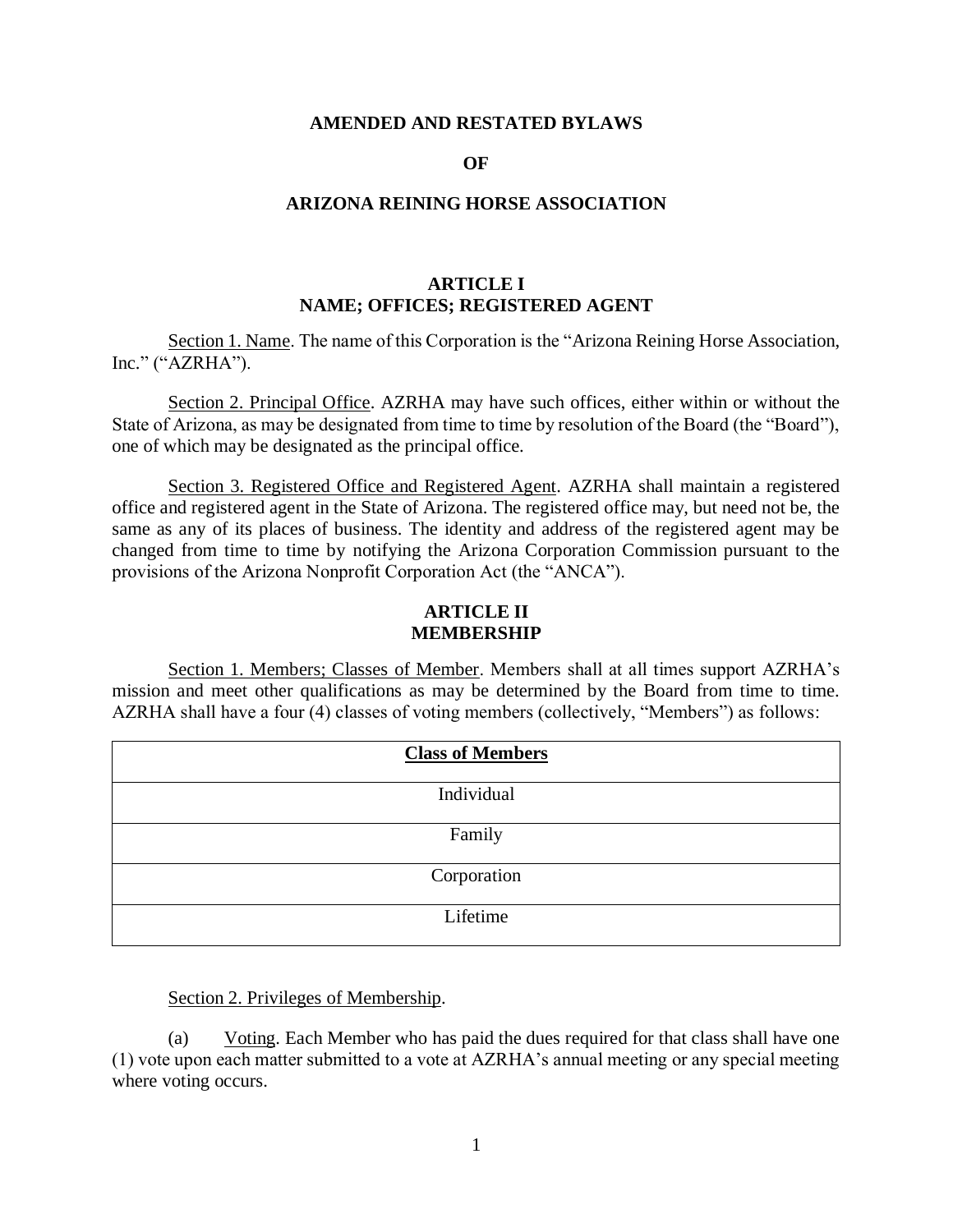(b) Voting Rights. Voting members shall have the right of voting in person (no proxy votes permitted) at all regular and special meetings of the membership; provided, however, that no such member who shall be delinquent by reason of non-payment of dues or any other obligation due to AZRHA shall be entitled to vote while such delinquency continues. Each family or corporate membership shall be entitled to one (1) vote, and shall designate who is authorized to exercise said vote on behalf of such family or corporation.

(c) Other Privileges. Other membership privileges include participation in various activities, programs and publications of AZRHA as may be designated from time to time by the Board.

Section 3. Dues. The Board may at any meeting of the Board fix, change, amend or adjust the membership dues and donations applicable to each class of Members without amending the Bylaws. All dues paid to AZRHA shall be non-refundable. Membership dues are due and payable on or before the  $1<sup>st</sup>$  day of January each year. Notice to the members of the fees payable will be sent to members at their last known address prior to the end of each calendar year. No member shall be entitled to earn or accumulate AZRHA points until the member's dues are paid in full for the then current year.

Section 4. Admission of Regular Member. A candidate for membership must be proposed by a Member in good standing. Application shall be in writing upon a form approved by the Board of Directors. The application shall be referred to the Board of Directors. A majority (51%) of the Board at a regular or special meeting of the Board will be required to approve the application and to admit the candidate to membership. If the action of the Board of Directors be unfavorable, the candidate shall not again be proposed for membership for a period of one (1) year.

Section 5. Transfer of Membership. A Member may not transfer a membership or any right arising from a membership.

Section 6. Suspension and Expulsion. For cause, any membership may be suspended or terminated. Suspension or expulsion by the National Reining Horse Association (NRHA) of any member of the NRHA who is also a member of AZRHA, will constitute grounds for automatic suspension or expulsion from AZRHA without further AZRHA notice to the member.

Without limiting the generality of the foregoing, any member may be suspended and denied the privileges of AZRHA, and any non-member may be denied the privilege of membership in AZRHA, by the Board for any of the following: the failure to pay when due, any obligation owing to AZRHA; and, payment by a worthless check for any obligation owing to AZRHA. Said suspension or denial of privileges shall become effective fifteen (15) days following prior written notice to the member/non-member from the Secretary of the intent to suspend or withhold privileges, and the member's/non-member's failure to pay the amount due within said fifteen (15) day period. Any such suspension or denial of privileges shall terminate upon full payment of obligation due to AZRHA.

Section 7. Termination of Membership. A Member's membership shall be terminated upon the occurrence of any of the following events: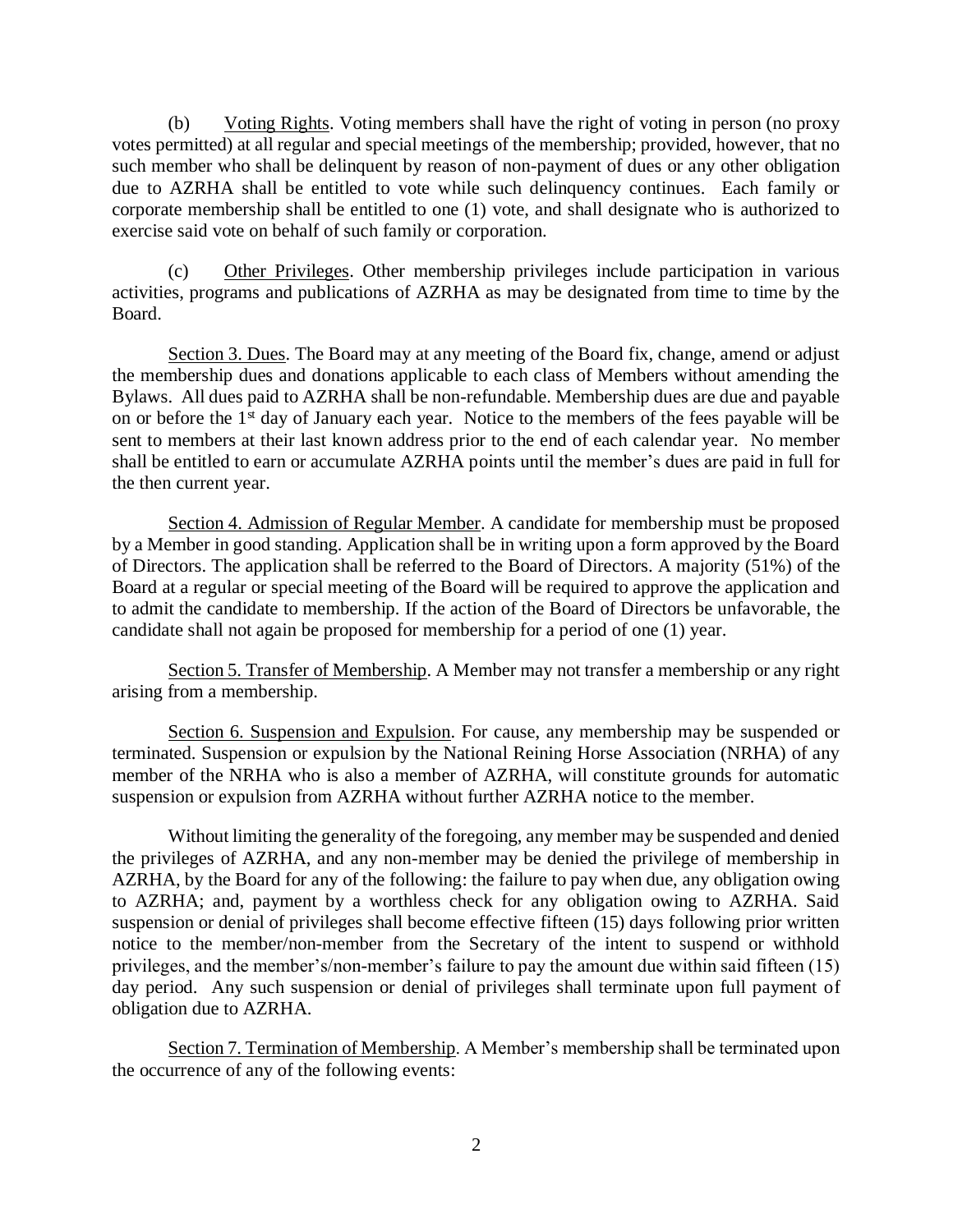(a) Failure to Pay Dues. The failure of a Member to pay dues within fifteen  $(15)$  days after the mailing of a second notice of dues payable or to meet other qualifications required for membership.

(b) Removal. The affirmative vote to remove a Member by two-thirds (2/3) of the Directors in executive session at a meeting at which a quorum is present.

(c) Death. The death of an individual Member.

Section 8. Reinstatement. A former Member, upon written request, and filed with the Secretary, may be reinstated by an affirmative vote of two-thirds (2/3) of the Directors upon such terms as the Board of Directors may determine.

Section 9. Certificate of Membership. The Board of Directors shall provide for the issuance of a membership Card which evidences membership in AZRHA. Said Certificate shall be in such form as may be determined by the Board of Directors. Such certificate shall be signed by the President or Secretary and be sealed with the Corporate Seal. The name and address of each Member and the date of issuance of the certificate shall be entered on the records of AZRHA. The members' addresses and telephone numbers shall remain confidential.

Section 10. Membership Proposals. A Member of AZRHA may request and be granted time to make proposals germane to issues that fall within the objectives or purpose of AZRHA at a scheduled meeting of the Board of Directors. Such matters shall be placed on the appropriate agenda if the request is in writing and the nature of the proposal is stated and relevant to AZRHA's business and the request is received by an Officer of AZRHA at least ten (10) days prior to the meeting for which the request is made.

Section 11. Annual Meeting. The annual meeting of Members, for the purpose of electing members of the Board of Directors and for the transaction of such other business as may come before the meeting, shall be held at such time and place as the Board may determine. At each annual meeting of Members, a report on the activities and financial condition of AZRHA shall be presented.

Section 12. Special Meetings. Special meetings of AZRHA may be called by the President, a majority of the Board, or shall be called by the President upon written request of ten percent (10%) of the voting membership of AZRHA.

# Section 12. Notice and Waiver of Notice.

(a) Notice. Notice of the annual Member meeting shall be given by oral or written notice delivered to each Member in one of the methods described in Article VII hereof not less than ten (10) days nor more than thirty (30) days before the date of the meeting, by or at the direction of the President, the Secretary or other officer or persons calling the meeting to each Member of record entitled to vote at such meeting.

(b) Waiver of Notice. The attendance of a Member at a meeting shall constitute a waiver of notice of such meeting, except where a Member attends the meeting for the express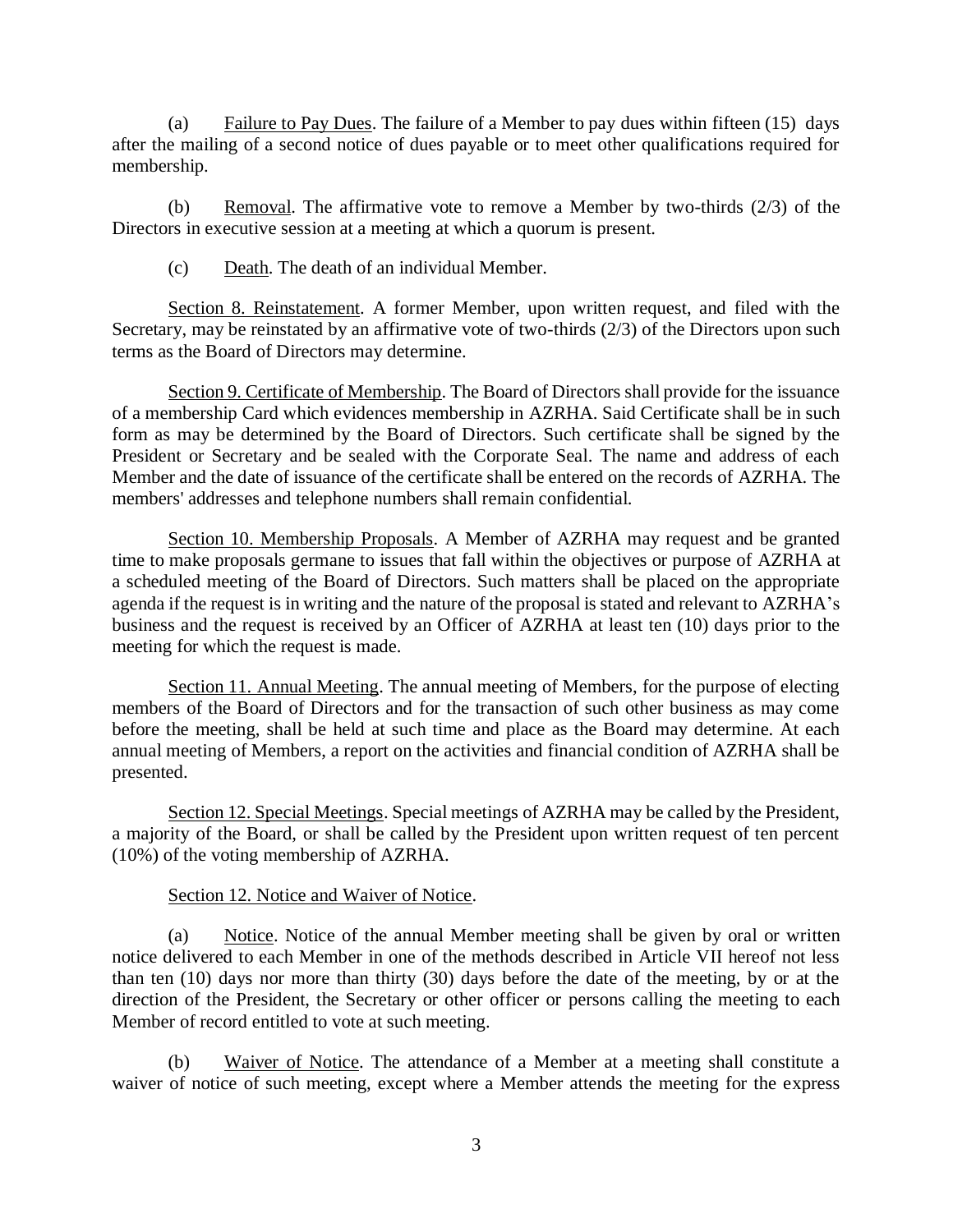purpose of objecting to the transaction of any business because the meeting is not lawfully called or convened.

Section 13. Record Date. The Board may fix a future date as the record date for determining the Member entitled to notice of and a vote at a members' meeting; provided, however, that the record date is not more than seventy (70) days before the meeting. If no such record date is fixed, Member at the close of business on the business day preceding the day on which notice is given are entitled to notice of the meeting. However, if a meeting is held without notice, the determination of who is entitled to waive notice is made as of the close of business on the business day preceding the day on which the meeting is held.

Section 14. Quorum. Ten percent (10%) of the Members entitled to vote, present in person or represented by written ballot, shall constitute a quorum for the transaction of business at any meeting of the Member. The majority (51%) vote of the Members entitled to vote at a meeting at which a quorum is present shall be the act of the Members, unless the act of a greater number is required by the ANCA, the Articles of Incorporation, or Bylaws of AZRHA. Though less than a quorum of the Members is represented at a meeting, a majority of the Members so represented may adjourn the meeting from time to time without further notice.

Section 15. Manner of Acting; No Proxies. The vote of a majority (51%) of the Member entitled to vote represented at a meeting at which a quorum is present in person shall be the act of the Member, unless the act of a greater number is required by the ANCA, the Articles of Incorporation, or the Bylaws of AZRHA. Though less than a quorum of the Member is represented at a meeting, a majority of the Member so represented may adjourn the meeting from time to time without further notice. No proxies shall be permitted.

Section 16. Conduct of Meetings. The President, and in his or her absence, a Vice President, and in their absence any person chosen by the Member present shall call the meeting of the Member to order and shall act as chair of the meeting. The Secretary of AZRHA shall act as secretary of all meetings of the Member, but, in the absence of the Secretary, the presiding officer may appoint any other person to act as secretary of the meeting.

Section 17. Action by Written Ballot. With regard to any action that may be taken at the annual Member meeting, including the election of Directors, a Member may vote by mail on ballot forms provided by AZRHA. Not less than ten (10) days nor more than thirty (30) days prior to the date set for such action, AZRHA shall mail or email a pre-printed ballot form to each Member eligible to vote at the member's address of record with AZRHA. The ballot form shall set forth each proposed action and provide an opportunity to vote for or against each proposed action. The ballot form may not be revoked. Any solicitation for votes by written ballot shall (i) indicate the number of responses needed to meet the quorum requirements; (ii) state the percentage of approvals necessary to approve each matter other than election of Directors; and (iii) specify the time by which a ballot must be delivered to AZRHA in order to be counted, which time shall not be less than three (3) days after the date that AZRHA delivers the ballot.

Section 18. Presumption of Assent. A Member of AZRHA who is present at a meeting of the Member, or a committee thereof, at which action on any corporate matter is taken shall be presumed to have assented to the action taken unless such member's dissent shall be entered in the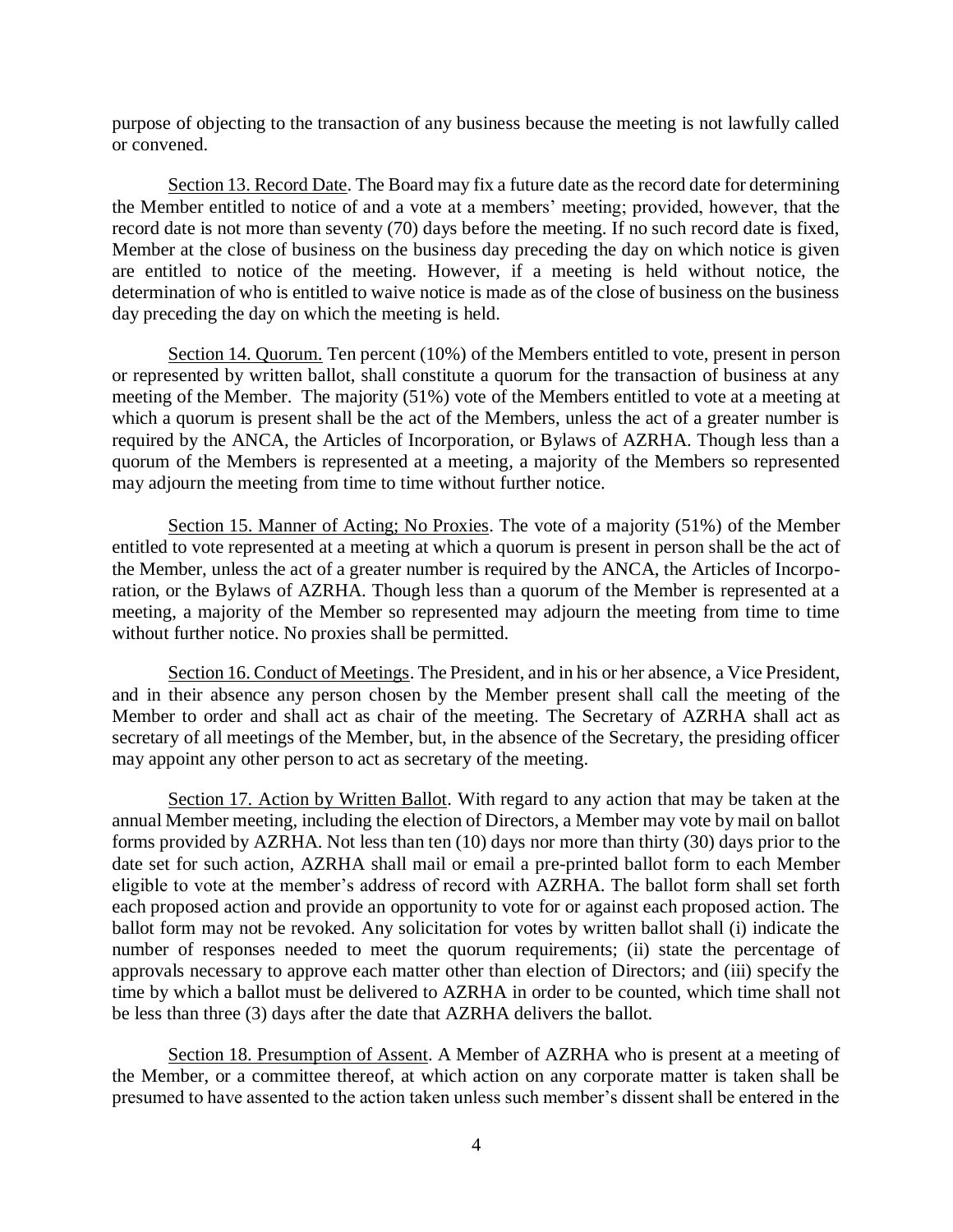minutes of the meeting or unless such Member shall file a written dissent to such action with the person acting as the Secretary of the meeting before the adjournment thereof or shall forward such dissent by registered mail to the Secretary of AZRHA immediately after the adjournment of the meeting. Such right to dissent shall not apply to a Member who voted in favor of such action.

### **ARTICLE III BOARD OF DIRECTORS**

Section 1. General Powers. The property, affairs and activities of AZRHA shall be managed by its Board.

Section 2. Number and Qualifications of Directors.

(a) Number. The number of Directors shall be as determined by the Board from time to time but in no event less than one (1) nor more than twelve (12) and shall serve for the term provided in Section 3 of this Article.

(b) Qualifications. The Directors specified in this Section 2 shall at all times be Member of AZRHA in good standing. Further, each Director shall be a person of experience and good reputation in the community who will actively support the goals and objectives of AZRHA and who is willing to contribute his or her time and effort to achieve such goals and objectives. Directors shall have other such qualifications as the Board may prescribe by resolution or amendment to these Bylaws.

# Section 3. Election and Term.

(a) Method of Election. Directors of AZRHA shall be elected by the Members at the annual meeting of the Members.

(b) Term of Office. The Directors shall serve two (2) year terms, and shall assume their posts at the Annual Meeting of the Members.

Section 4. Resignation. A Director may resign at any time by filing a written resignation with the President or the Secretary of AZRHA.

Section 5. Removal. A Director may be removed from office with or without cause by an affirmative vote of two-thirds (2/3) of the Directors of AZRHA either at a regular meeting or at any special meeting called for that purpose.

Section 6. Vacancies. In the event a vacancy occurs in the Board from any cause, including an increase in the number of Directors, the Directors may elect an interim Director to fill the position at any regular meeting or at a special meeting called for that purpose. Provided, however, that if the Member re-elect the interim Director to serve a full term, then for the purpose of counting term limits, the newly elected Director's term will be counted as beginning on the date of his or her election by the Member.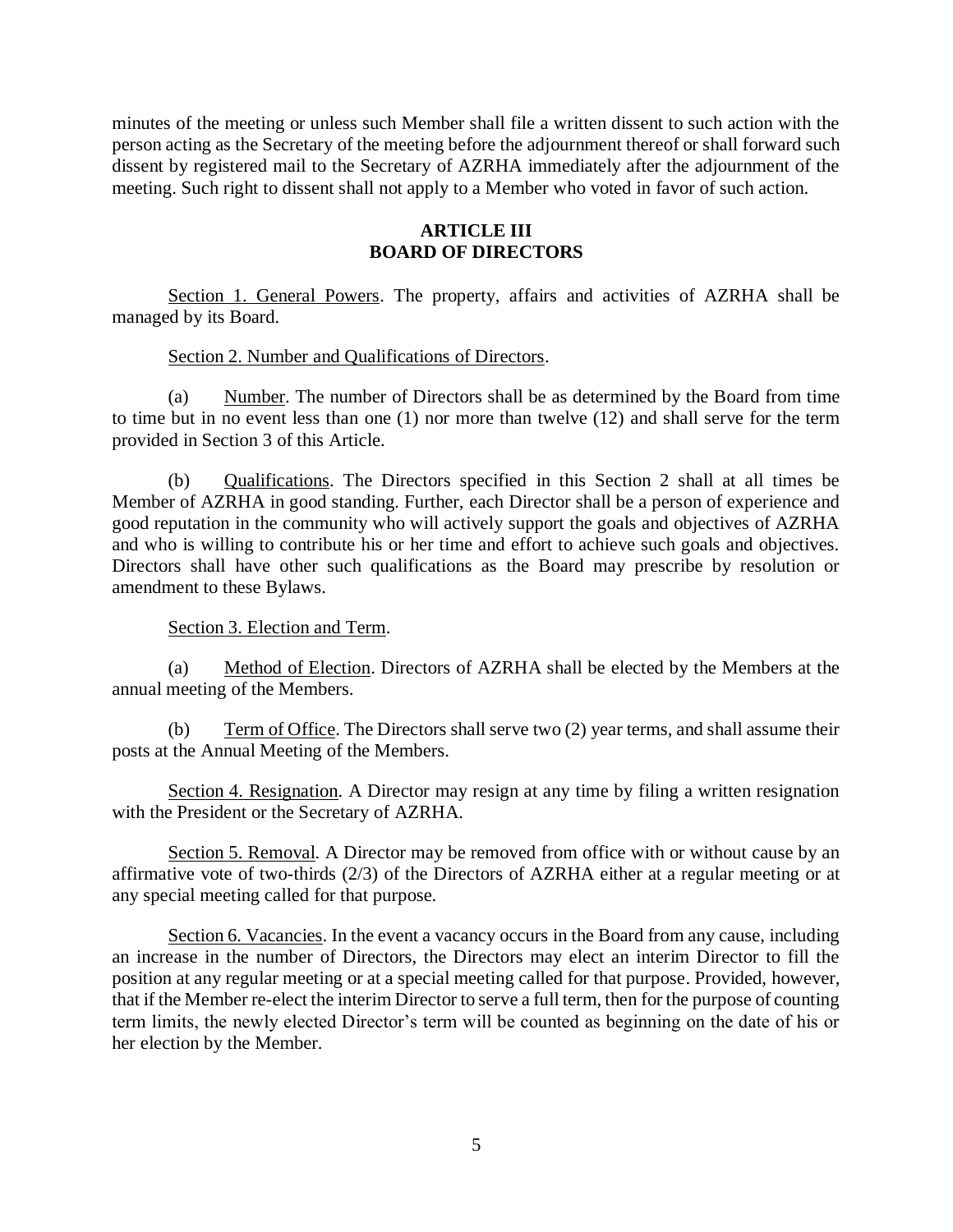Section 7. Annual Meeting. The annual meeting of the Board shall be held in June each year, at such time and place as the Board may determine, for the purpose of electing Officers and transacting such other business as may come before the meeting.

Section 8. Regular Meetings. The Board may provide by resolution for regular or stated meetings of the Board, to be held at a fixed time and place, and upon the passage of any such resolution such meetings shall be held at the stated time and place without other notice than such resolution.

Section 9. Special Meetings. Special meetings of the Board may be held at any time and place for any purpose or purposes, unless otherwise prescribed by the ANCA, on call of the President or Secretary, and shall be called by the Secretary on the written request of a majority (51%) of the Directors.

# Section 10. Meetings by Telephone or Other Communication Technology.

(a) Any or all Directors may participate in a regular or special meeting or in a committee meeting of the Board by, or conduct the meeting through the use of, telephone or any other means of communication by which all participating Directors may simultaneously hear each other during the meeting.

(b) If a meeting will be conducted through the use of any means described in subsection (a), all participating Directors shall be informed that a meeting is taking place at which official business may be transacted. A Director participating in a meeting by any means described in subsection (a) is deemed to be present in person at the meeting.

# Section 11. Notice and Waiver of Notice.

(a) Notice. Notice of the date, time and place of any annual or special meeting shall be given by oral or written notice delivered personally to each Director at least five (5) days prior thereto. Notice shall be given in one of the methods described in Article VII hereof. The purpose of and the business to be transacted at any special meeting of the Board need not be specified in the notice or waiver of notice of such meeting unless so required by the ANCA.

(b) Waiver of Notice. Whenever any notice whatever is required to be given under the provisions of the ANCA or under the provisions of the Articles of Incorporation or Bylaws of AZRHA, a waiver thereof in writing, signed at any time by the person or persons entitled to such notice, shall be deemed equivalent to the giving of such notice. The attendance of a Director at a meeting shall constitute a waiver of notice of such meeting, except where a Director attends the meeting for the express purpose of objecting to the transaction of any business because the meeting is not lawfully called or convened.

Section 12. Quorum. A majority (51%) of the Directors then in office shall constitute a quorum for the transaction of business at any meeting of the Board. If a quorum is present when a meeting is convened, the quorum shall be deemed to exist until the meeting is adjourned, notwithstanding the departure of one or more Directors. If less than a quorum is present when a meeting is convened, a majority of the Directors present may adjourn the meeting from time to time without further notice.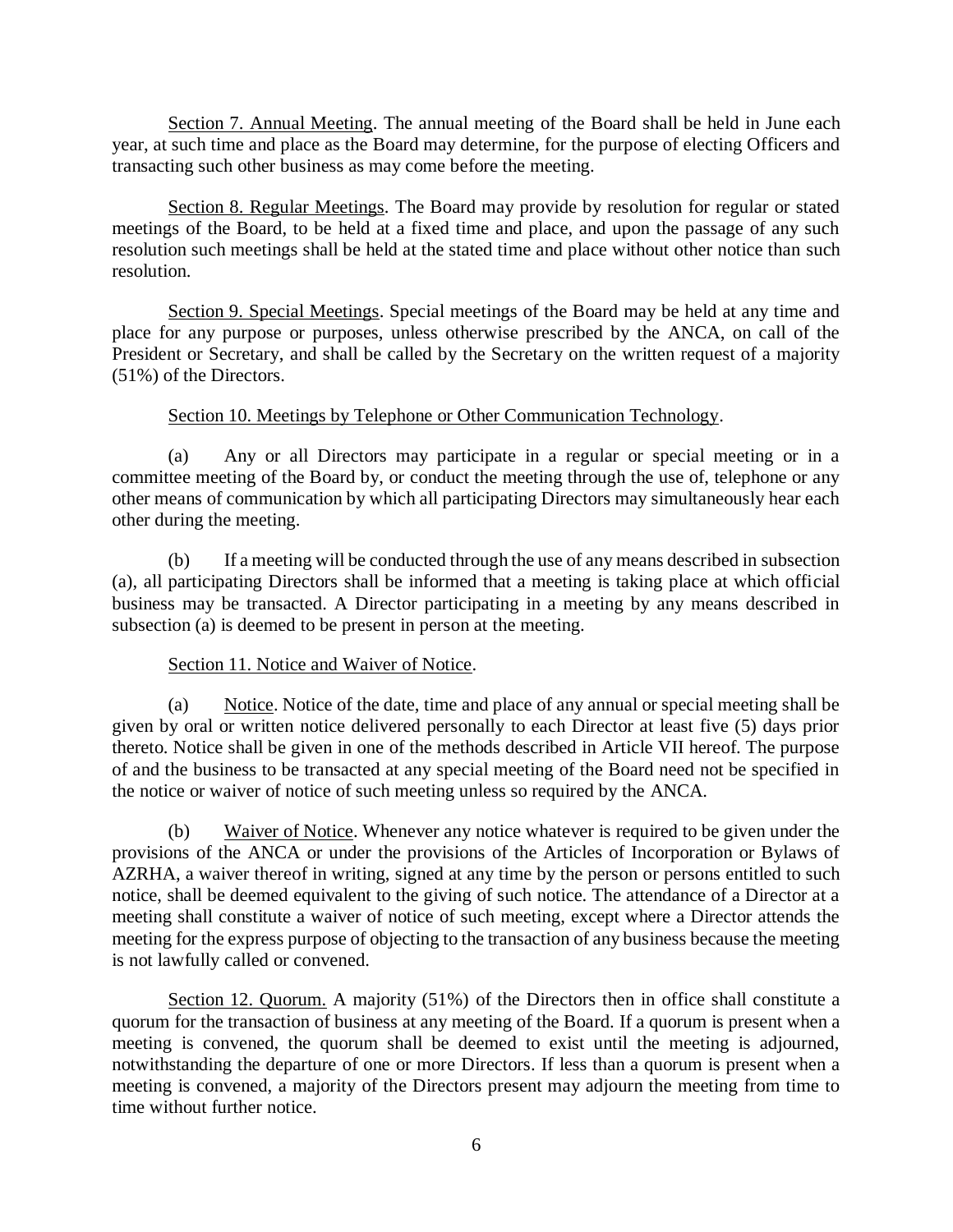Section 13. Manner of Acting; No Proxies. The act of a majority (51%) of the Directors present at a meeting at which a quorum is present shall be the act of the Board, unless the act of a greater number is required by the ANCA, or the Articles of Incorporation or Bylaws of AZRHA. No proxies shall be permitted.

Section 14. Action by Written Consent of Directors. Any action required by the Articles of Incorporation or Bylaws of AZRHA, or any provision of the ANCA, to be taken at a meeting, or any other action which may be taken at a meeting, may be taken without a meeting if a consent in writing setting forth the action so taken shall be signed by all of the Directors entitled to vote with respect to the subject matter thereof. Such consent shall have the same force and effect as a unanimous vote of the Board of Directors taken at a meeting.

Section 15. Presumption of Assent. A Director of AZRHA who is present at a meeting of the Board, or a committee thereof, at which action on any corporate matter is taken shall be presumed to have assented to the action taken unless such Director's dissent shall be entered in the minutes of the meeting or unless such Director shall file a written dissent to such action with the person acting as the Secretary of the meeting before the adjournment thereof or shall forward such dissent by registered mail to the Secretary of AZRHA immediately after the adjournment of the meeting. Such right to dissent shall not apply to a Director who voted in favor of such action.

Section 16. Electronic Mail. Any action which may be accomplished, or is required to be accomplished, in writing under these Bylaws or the ANCA, including agreement to a unanimous written consent, shall be valid if sent and received by electronic mail.

Section 17. Executive Session. The Board may go into executive session and close any portion of a Board meeting to non-directors when considering any of the following matters: (a) employment, personnel, or medical matters; (b) legal advice for the Board or AZRHA; (c) pending or contemplated litigation; or (d) any other matter where information that is proprietary or confidential, or for which public disclosure is contrary to law, will be discussed.

Section 18. Compensation. Directors of AZRHA shall not receive compensation for serving as Directors; however, Directors may receive reimbursement for reasonable preauthorized expenses incurred in connection with AZRHA matters.

### **ARTICLE IV OFFICERS**

Section 1. Number. The principal officers of AZRHA shall be a President, one or more Vice Presidents, a Secretary, and a Treasurer, each of whom shall be elected by the Board from among the Member. The Board may designate one of the Vice Presidents as Executive Vice President and may elect such other officers and assistant officers and agents as may be deemed necessary. The same individual may simultaneously hold more than one office with the exception of the office of President. The President shall be an ex officio voting Member of the Executive Committee and an ex-officio nonvoting Member of all other Board committees. The principal officers of AZRHA shall be Member of the Board.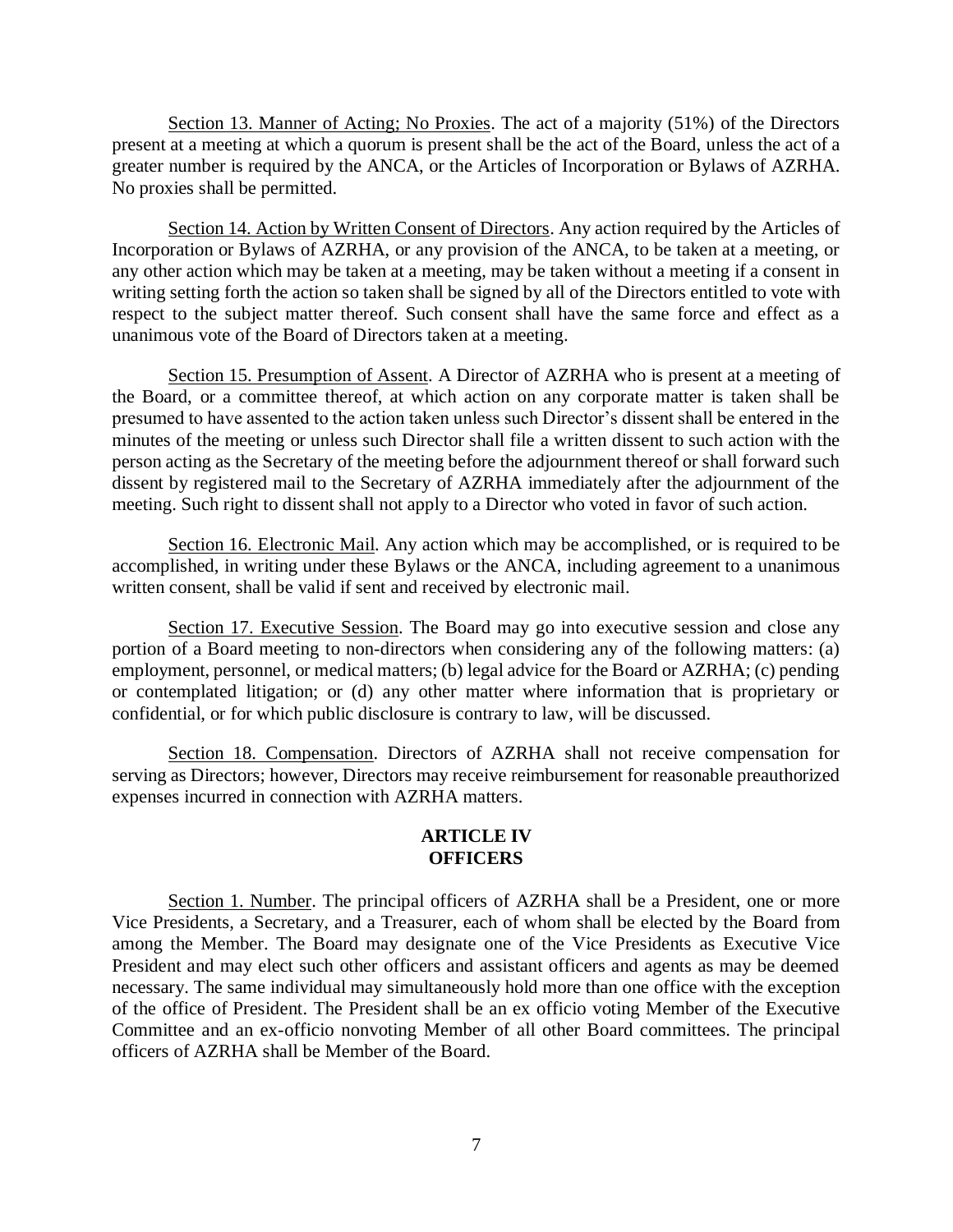Section 2. Election and Term of Office. The officers of AZRHA shall be elected annually at the first regular meeting of the Board following the annual meeting. If the election of officers is not held at such meeting, such election shall be held as soon thereafter as is convenient. Each officer, other than the President, shall hold office from the close of the annual meeting until a qualified successor is elected upon expiration of the term of that officer, or until that officer's death, or until that officer shall resign or shall have been removed in the manner hereinafter provided. The President shall serve for a two (2) year term. No person shall serve more than two (2) consecutive terms as President. There shall be no such term limit on the other elected officials.

Section 3. Removal. Any officer or agent elected or appointed by the Board may be removed by the Board, whenever in its judgment the best interests of AZRHA will be served thereby, but such removal shall be without prejudice to the contract rights, if any, of the person so removed. Election or appointment shall not of itself create contract rights.

Section 4. Vacancies. A vacancy in any office because of death, resignation, removal, disqualification or otherwise, may be filled by the Board for the unexpired portion of the term.

Section 5. The President. The President shall be the chief executive officer of AZRHA. The President shall call and preside at all meetings of the Board, shall be, ex officio, a voting Member of the Executive Committee and shall be, ex-officio, a non-voting Member of all other committees of the Board. The President shall be the liaison between AZRHA and the Board.

Section 6. The Vice President. The Vice President and the Second Vice President shall serve in the absence of the President or in the event of the President's death or inability or refusal to act.

Section 7. The Secretary. The Secretary shall: (a) keep the minutes of the members' and Board's meetings in one or more books provided for that purpose; (b) see that all notices are duly given in accordance with the provisions of these Bylaws or as required by the ANCA; (c) be custodian of the corporate records and of the seal of AZRHA if one is authorized by the Board, in which case the Secretary shall see that the seal of AZRHA is affixed to all documents the execution of which on behalf of AZRHA under its seal is duly authorized; and (d) in general perform all duties incident to the office of Secretary and such other duties as from time to time may be assigned by the President or by the Board.

Section 8. The Treasurer. The Treasurer shall: (a) oversee the development and observation of the organization's financial policies, budgeting, reporting to the Board and serve as Chair of the Finance Committee; and (b) in general perform all of the duties incident to the office of Treasurer and such other duties as from time to time may be assigned by the President or by the Board.

Section 8. Other Assistants and Acting Officers. The Board shall have the power to appoint any person to act as assistant to any officer, or to perform the duties of such officer whenever for any reason it is impracticable for such officer to act personally, and such assistant or acting officer so appointed by the Board shall have the power to perform all the duties of the office to which such person is so appointed to be assistant, or as to which such person is so appointed to act, except as such power may otherwise be defined or restricted by the Board.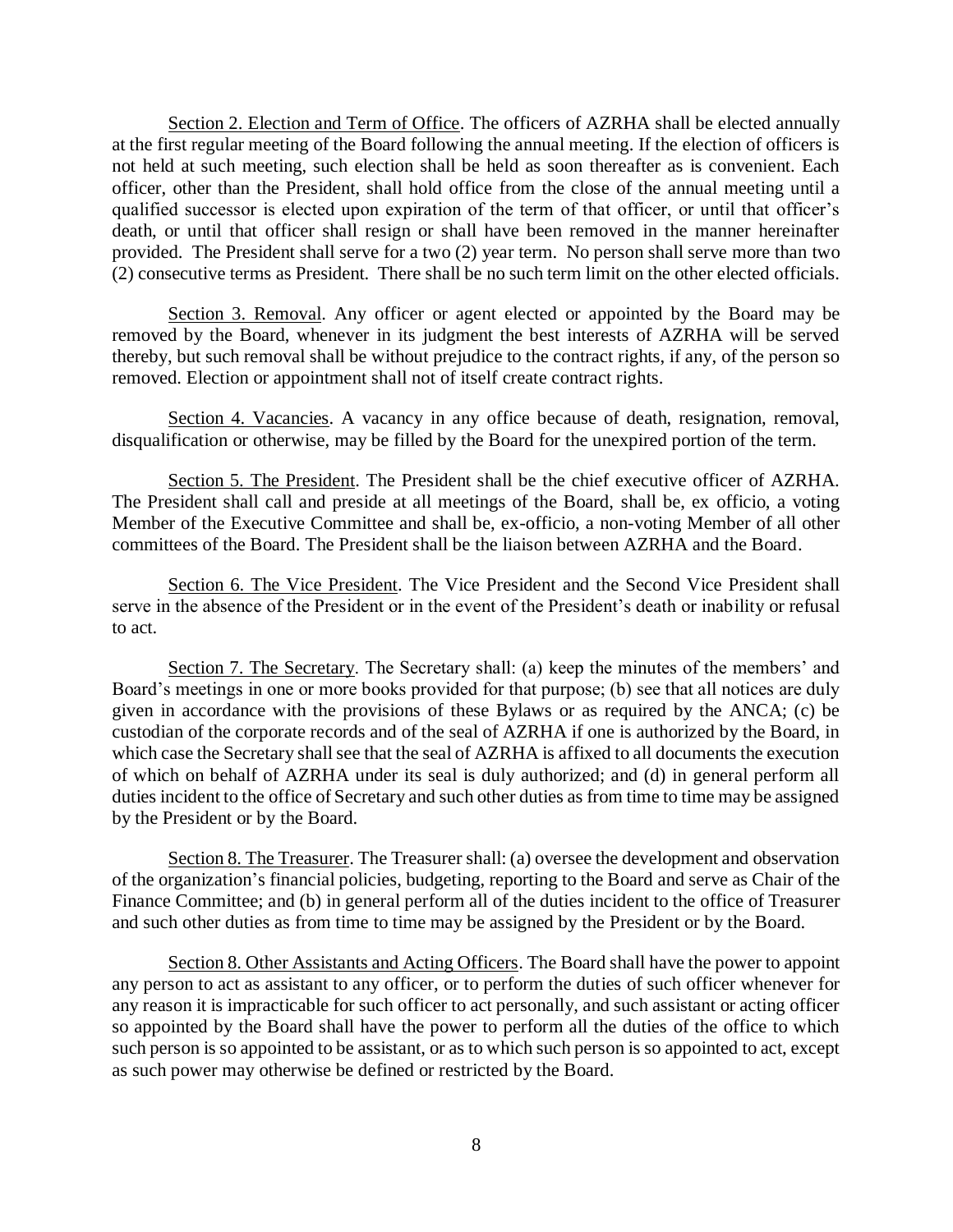Section 9. Additional Officers. Any additional officer not specified above shall have only such authority, duties and responsibilities as shall be specifically authorized and designated by the Board.

Section 10. Compensation. Officers of AZRHA shall not receive compensation for serving as officers; however, officers may receive authorized reimbursement for reasonable expenses incurred in connection with corporate matters.

# **ARTICLE V COMMITTEES**

Section 1. Board Committees. The Board by resolution may create one or more standing or ad hoc committees having such powers as are then permitted by the ANCA and as are specified in the resolution. Committees may consist of one or more Directors of AZRHA.

(a) Powers Reserved to the Board. Any committee, to the extent provided in the resolution of the Board, shall have and may exercise any of the powers and authority of the Board, except that no committee shall have any power or authority as to the following: (i) the filling of vacancies on the Board or any committee with Board delegated powers; (ii) the adoption, amendment or repeal of the Bylaws; (iii) the fixing of compensation of the Directors; (iv) the amendment or repeal of any resolution of the Board; or (v) action on matters committed by the Bylaws or by resolution of the Board to another committee of the Board.

(b) Participation by Non-Directors. A person who is not a Director may be appointed to any committee of the Board except the Executive Committee; provided, however, that such non-Director shall have no right to vote on any question that would create a binding obligation of AZRHA.

(c) Removal; Authority of the Board. The Board may remove any Member of a committee, or may dissolve such a committee, at any time, with or without cause. Any committee action, including any action by the Executive Committee, is subject to amendment, modification, or repeal at the next annual or regular meeting of the Board.

(d) Term. Except for committees for which the Board has, by resolution, adopted different rules, each Member of a committee shall continue as such until the next annual meeting of AZRHA, unless the Board removes the Member or terminates the Committee. Committee Member may serve consecutive terms without limitation.

(e) Committee Rules. Each committee may, subject to the approval of the Board, prescribe rules and regulations for the call and conduct of meetings of the committee and other matters relating to its procedure that are consistent with the Articles, the Bylaws and Board applicable resolutions.

Section 2. Past President's Advisory Committee. The Board hereby establishes a standing Past President's Advisory Committee of AZRHA's past president. The purpose of the Past President's Advisory Committee purpose shall be to ensure continuity and strong leadership of AZRHA. The Past President's Advisory Committee is to provide counsel and advice to the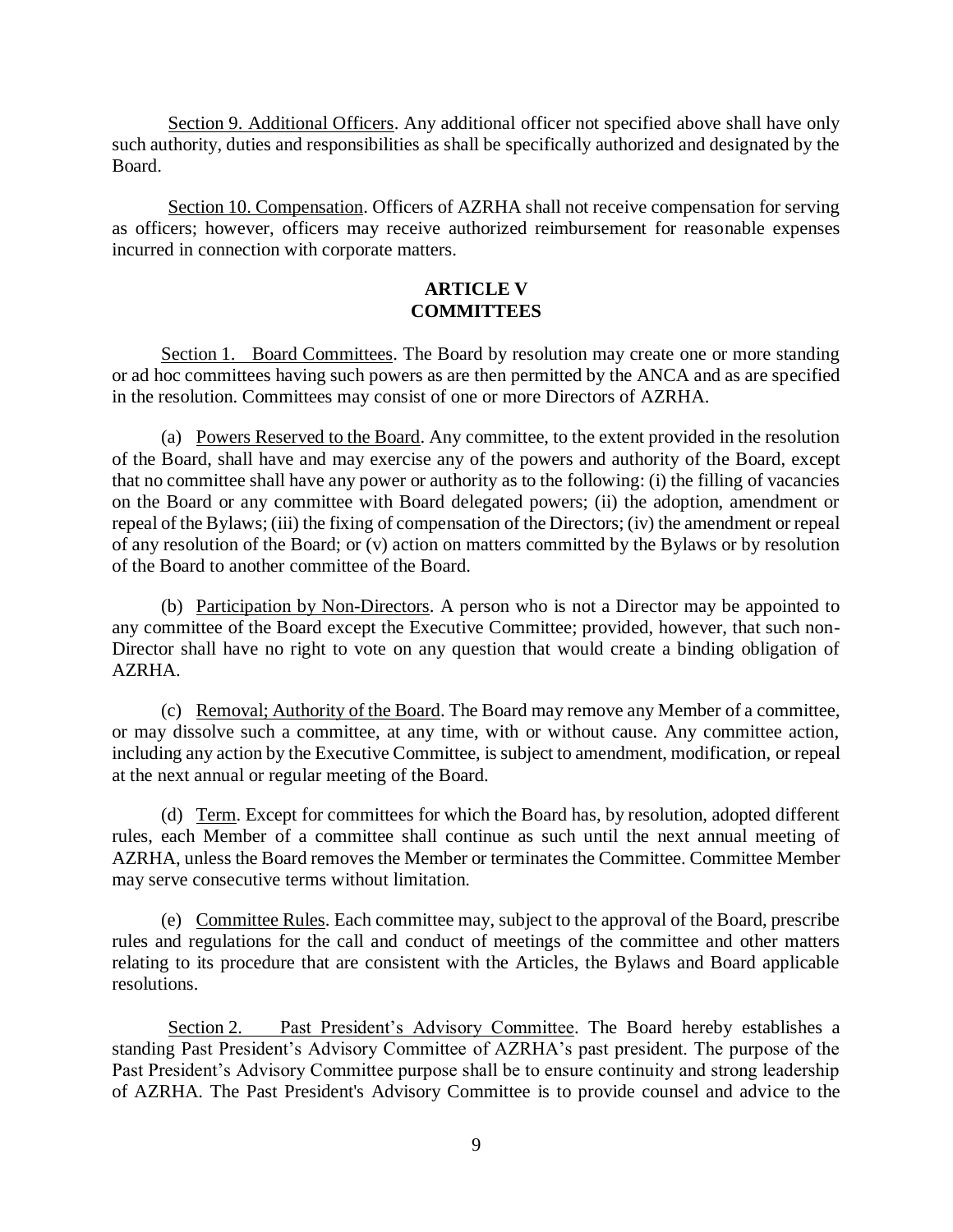current officers of AZRHA, at their request, based upon their years of service to AZRHA. Any member of the Past President's Advisory Committee shall be a member, in good standing, of AZRHA. The Past President's Advisory Committee may be extended or discontinued at the discretion of the Board.

Section 3. Executive Committee. The Executive Committee shall consist of four (4) members. They will be the President, Vice President, Treasurer and Secretary elected by and from the membership of the Board of Directors at the first regular meeting of the Board following the annual election (past Presidents shall be eligible to be so elected). Two (2) members of the committee present at a meeting will be considered a quorum. The Executive Committee shall report to the Board and shall have the authority to act on behalf of the Board with regard to all matters requiring expeditious action between regularly scheduled Board meetings. Additionally, the Executive Committee shall have exclusive jurisdiction to deal with any and all membership expulsions or other disciplinary actions.

Section 4. Other Committees. The Board may create one or more committees. Each such committee may consist of any number of persons who are not Directors and who the Board deems appropriate to serve on such committee. The Board at any time may appoint additional members thereto. The members of any such committee shall serve at the pleasure of the Board. Such committees shall advise with and aid the officers and Directors of AZRHA in all matters designated by the Board. Each such committee may, subject to the approval of the Board, prescribe rules and regulations for the call and conduct of meetings of the committee and other matters relating to its procedure. Such committees may include Banquet  $\&$  Awards Committee, Sponsorship Committee, Youth Committee, and Show and Contest Committee.

### **ARTICLE VI CONFLICT OF INTEREST**

Section 1. Conflict of Interest Procedure. Each Director, officer, key employee, and Member of a committee or subcommittee of the Board with Board-delegated powers shall conduct him or herself in a manner consistent with AZRHA's Conflict of Interest Policy as may be amended by the Board from time to time.

Section 2. Disclosure of Conflicts. Each Director, officer, key employee, and Member of a committee or subcommittee of the Board with Board-delegated powers shall annually complete and sign the form of AZRHA's Annual Conflict of Interest Acknowledgment Statement as may be amended by the Board from time to time.

# **ARTICLE VII METHODS OF GIVING NOTICE**

Notice of any annual, regular or special meeting of Member, any annual or special meeting of Directors, and any other notice required to be given under these Bylaws or the ANCA may be communicated in person, by telephone, e-mail, facsimile or other form of wire or wireless communication, or by mail or private carrier. Oral notice is effective when communicated. Written notice is effective at the earliest of the following: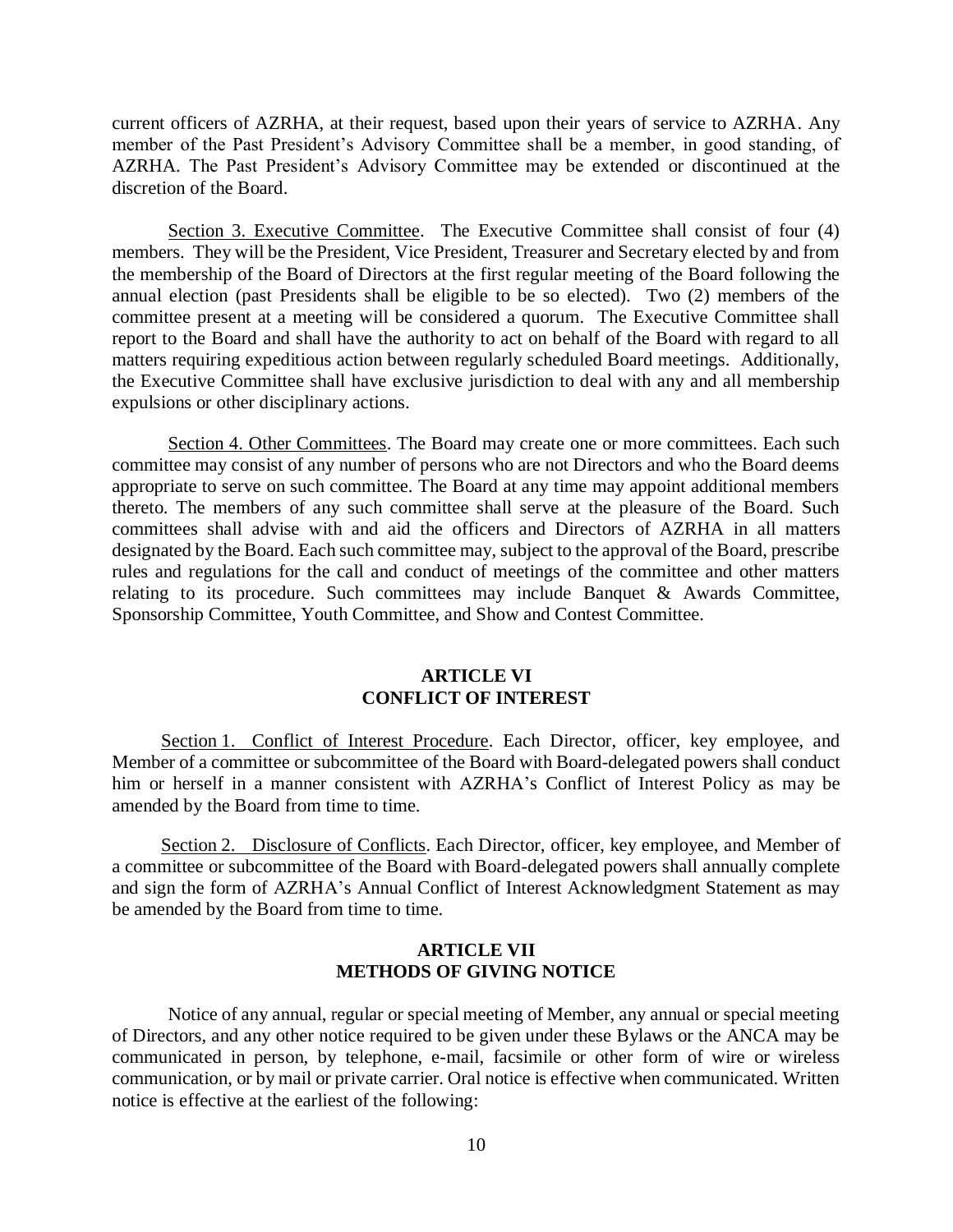(a) When received.

(b) Five days after its deposit in the U.S. mail, as evidenced by the postmark, if mailed postpaid and correctly addressed.

(c) On the date shown on the return receipt, if sent by registered or certified mail, return receipt requested, and the receipt is signed by or on behalf of the addressee.

# **ARTICLE VIII MANDATORY INDEMNIFICATION**

AZRHA shall, to the fullest extent permitted or required by Sections 10-3850 to 10-3858, inclusive, of the ANCA, including any amendments thereto (but in the case of any such amendment, only to the extent such amendment permits or requires AZRHA to provide broader indemnification rights than prior to such amendment), indemnify its current and former Directors, Officers, and agents against any and all Liabilities, and advance any and all reasonable Expenses, incurred thereby in any Proceeding to which any Director or Officer is a Party because such Director or Officer is a Director or Officer of AZRHA; provided, however, that AZRHA's obligation of indemnification shall be conditioned upon its receipt of prompt written notice of the threat or filing of an action, suit or proceeding as to which rights of indemnification are sought. AZRHA may indemnify its employees and authorized agents, acting within the scope of their duties as such, to the same extent as Directors or Officers hereunder. The rights to indemnification granted hereunder shall not be deemed exclusive of any other rights to indemnification against Liabilities or the advancement of Expenses which such Director or Officer may be entitled under any written agreement, board resolution, vote of the Member, the ANCA or otherwise. All capitalized terms used in this section and not otherwise defined herein shall have the meaning set forth in Section 10-3850 of the ANCA.

### **ARTICLE IX MISCELLANEOUS**

Section 1. Fiscal Year. The fiscal year of AZRHA shall end on the last day of December in each year.

Section 2. Books and Records. AZRHA shall keep at its principal or registered office copies of its current Articles of Incorporation and Bylaws; correct and adequate records of accounts and finances; minutes of the proceedings of the Board, and any minutes which may be maintained by committees of the Board; records of the name and address of each Director and each officer; and such other records as may be necessary or advisable.

Section 3. Corporate Acts. Each officer shall have authority to sign, execute and acknowledge on behalf of AZRHA, all deeds, mortgages, bonds, stock certificates, contracts, leases, reports, and all other documents or instruments necessary or proper to be executed in the course of AZRHA's regular business, or which shall be authorized by resolution of the Board. Except as otherwise provided by the ANCA or directed by the Board, the President may authorize in writing any officer or agent of AZRHA to sign, execute and acknowledge such documents and instruments in his or her place and stead. The Secretary of AZRHA is authorized and empowered